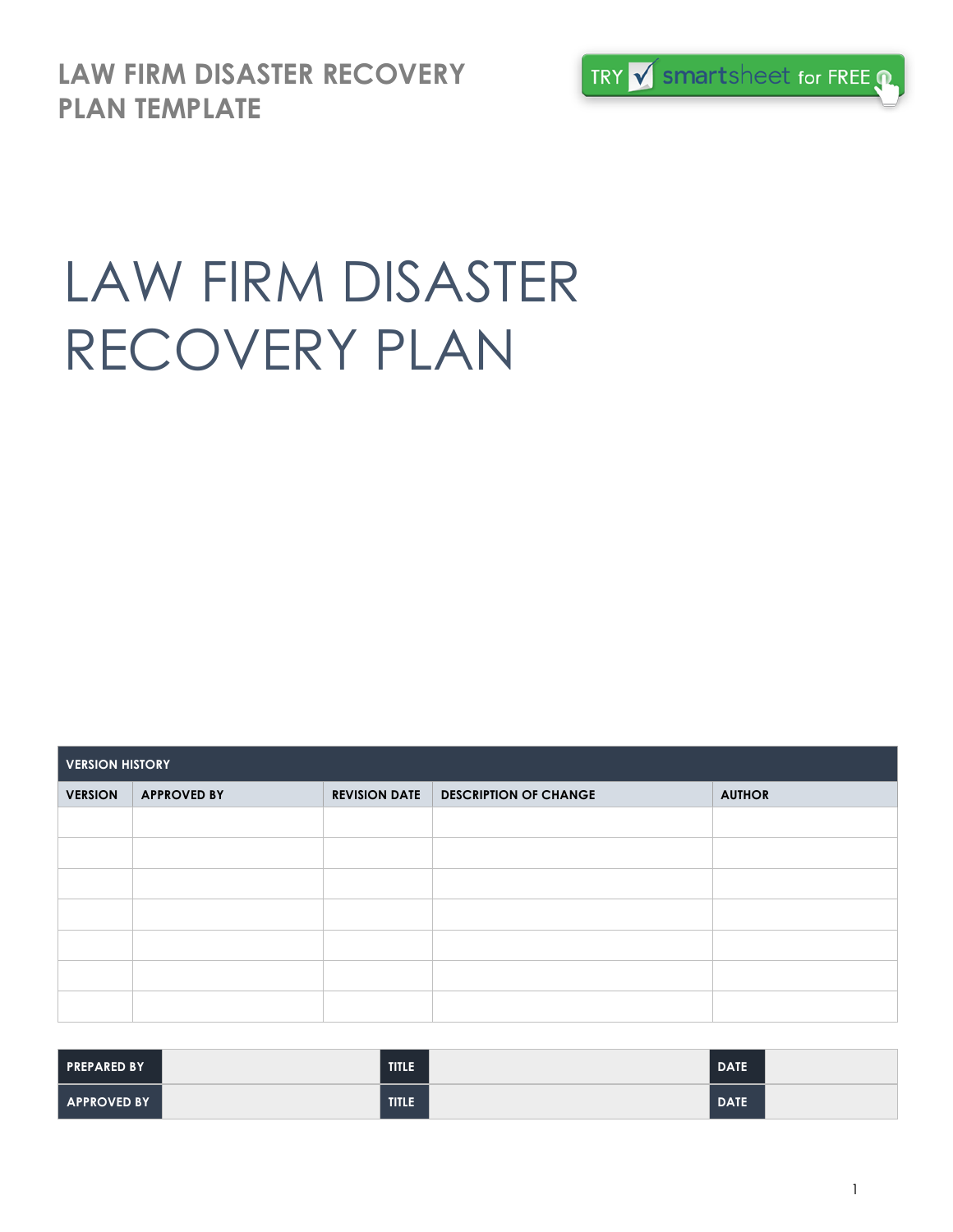## **TABLE OF CONTENTS**

| <b>B.</b>   |  |
|-------------|--|
| $C_{\cdot}$ |  |
|             |  |
| E.          |  |
| $F_{\star}$ |  |
| G.          |  |
| $H_{\star}$ |  |
| 2.          |  |
| 3.          |  |
| 4.          |  |
| 5.          |  |
|             |  |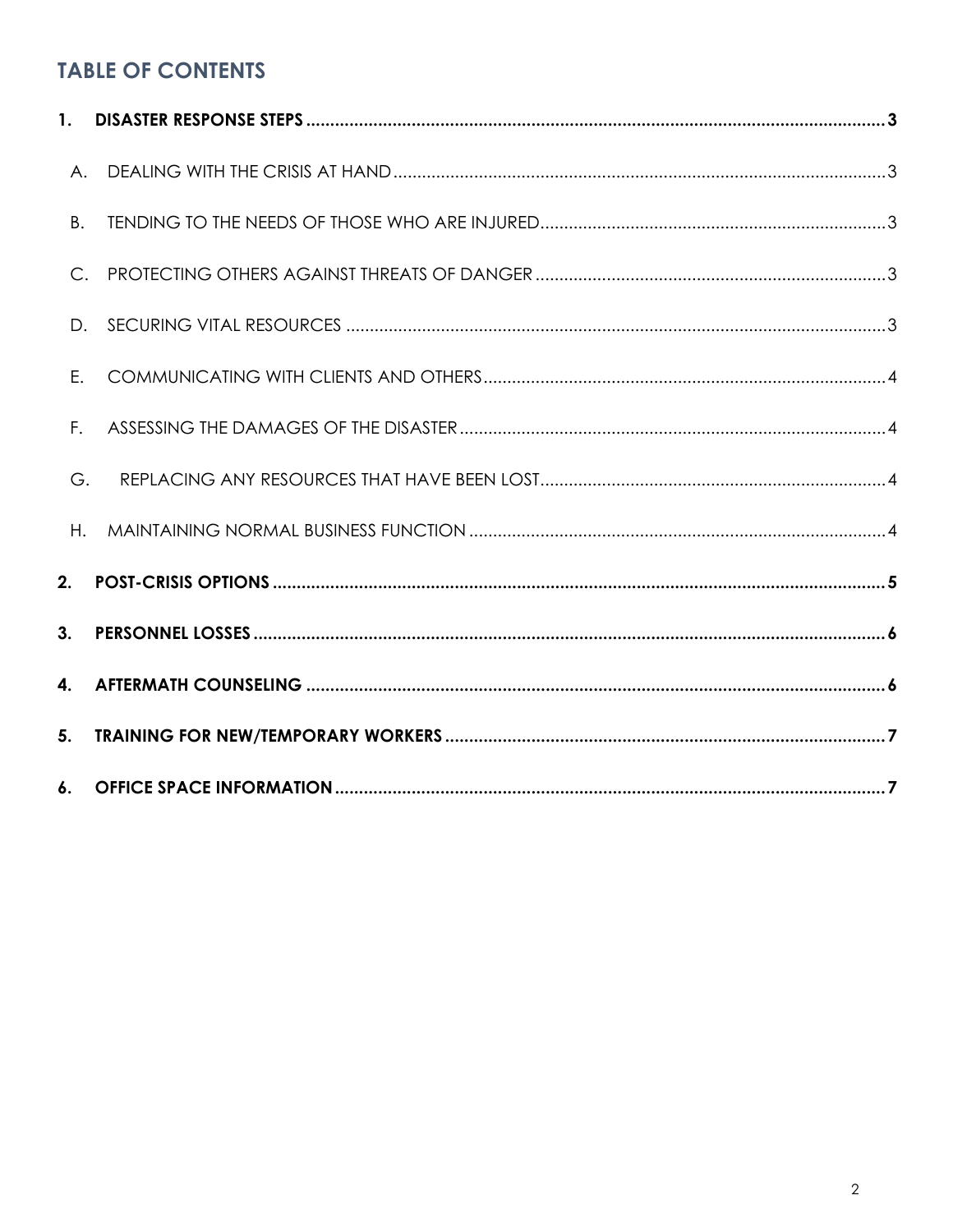## **1. DISASTER RESPONSE STEPS**

**A. DEALING WITH THE CRISIS AT HAND**

#### **B. TENDING TO THE NEEDS OF THOSE WHO ARE INJURED**

#### **C. PROTECTING OTHERS AGAINST THREATS OF DANGER**

#### **D. SECURING VITAL RESOURCES**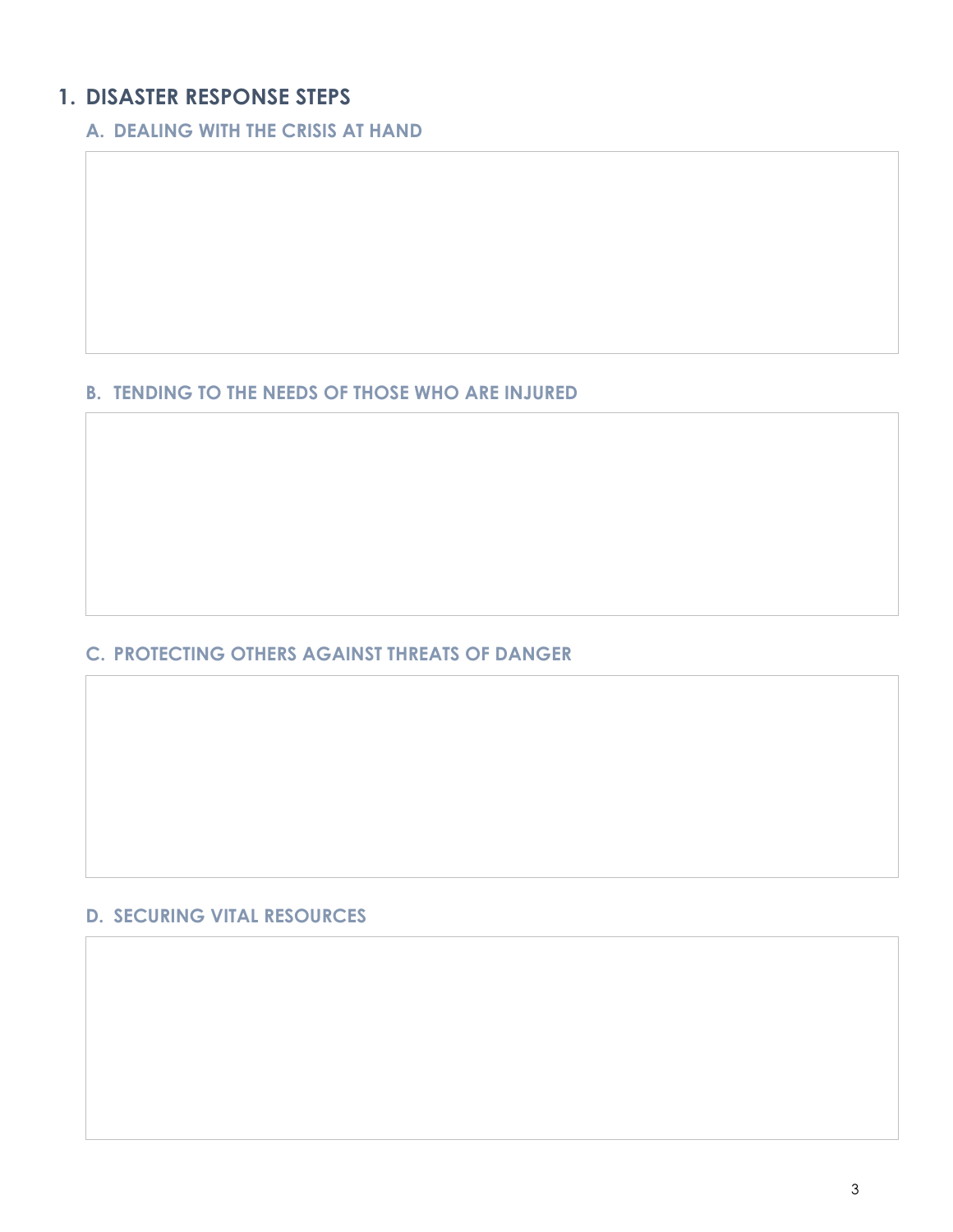### **F. ASSESSING THE DAMAGES OF THE DISASTER**

#### **G. REPLACING ANY RESOURCES THAT HAVE BEEN LOST**

### **H. MAINTAINING NORMAL BUSINESS FUNCTION**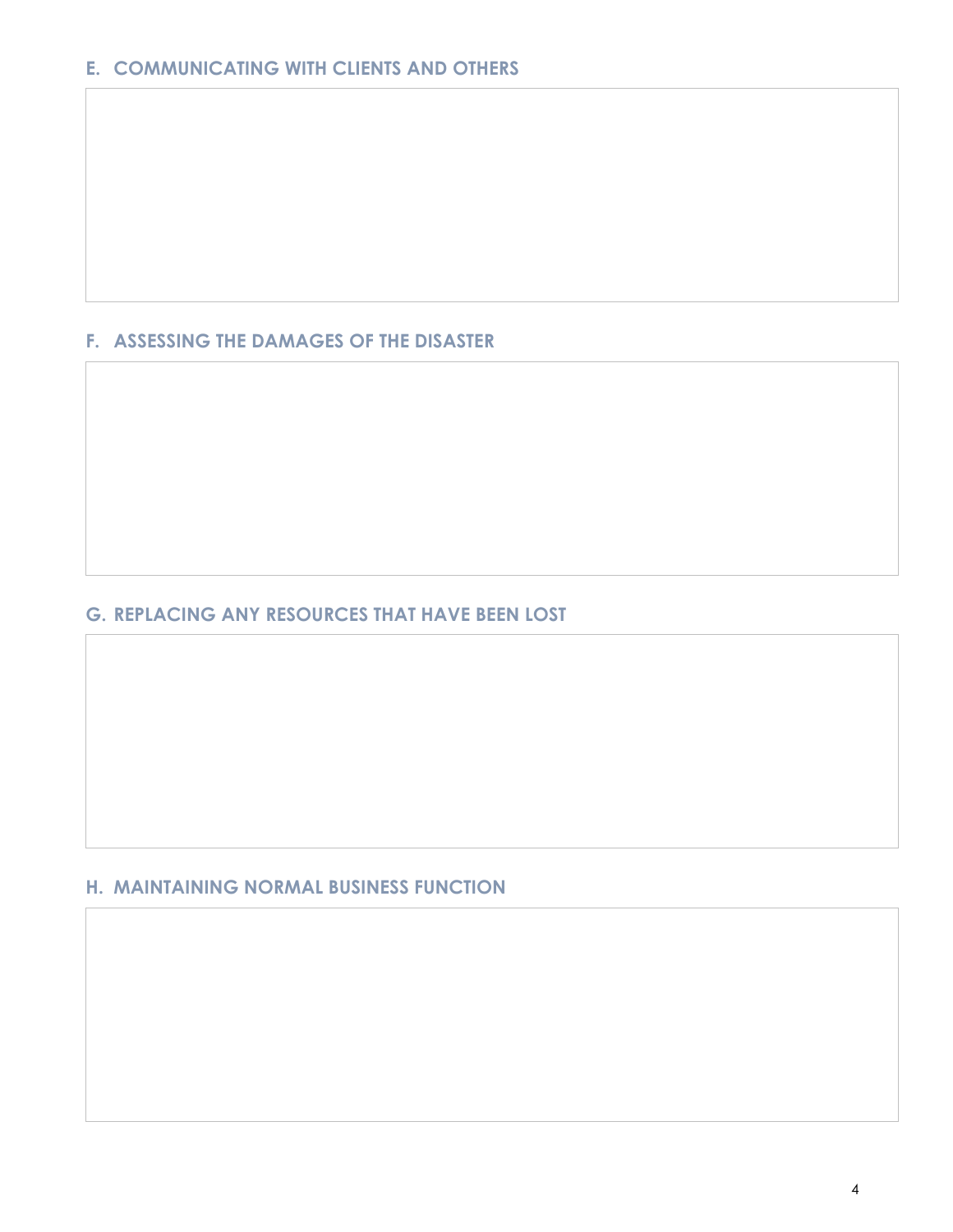## **2. POST-CRISIS OPTIONS**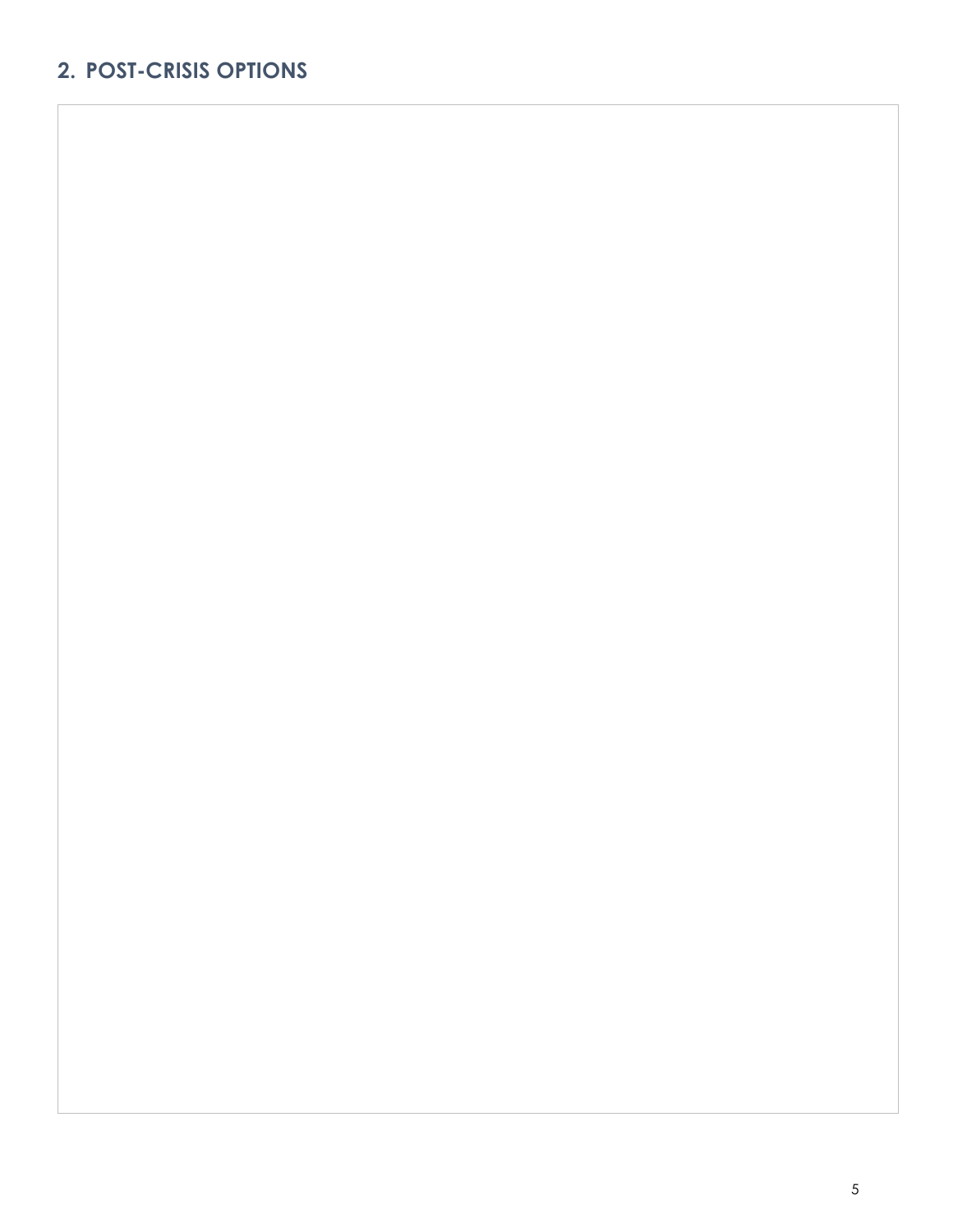## **3. PERSONNEL LOSSES**

This details any personnel losses that resulted from the disaster.

## **4. AFTERMATH COUNSELING**

This includes any necessary counseling resources that will be brought in to aid in the recovery from disaster.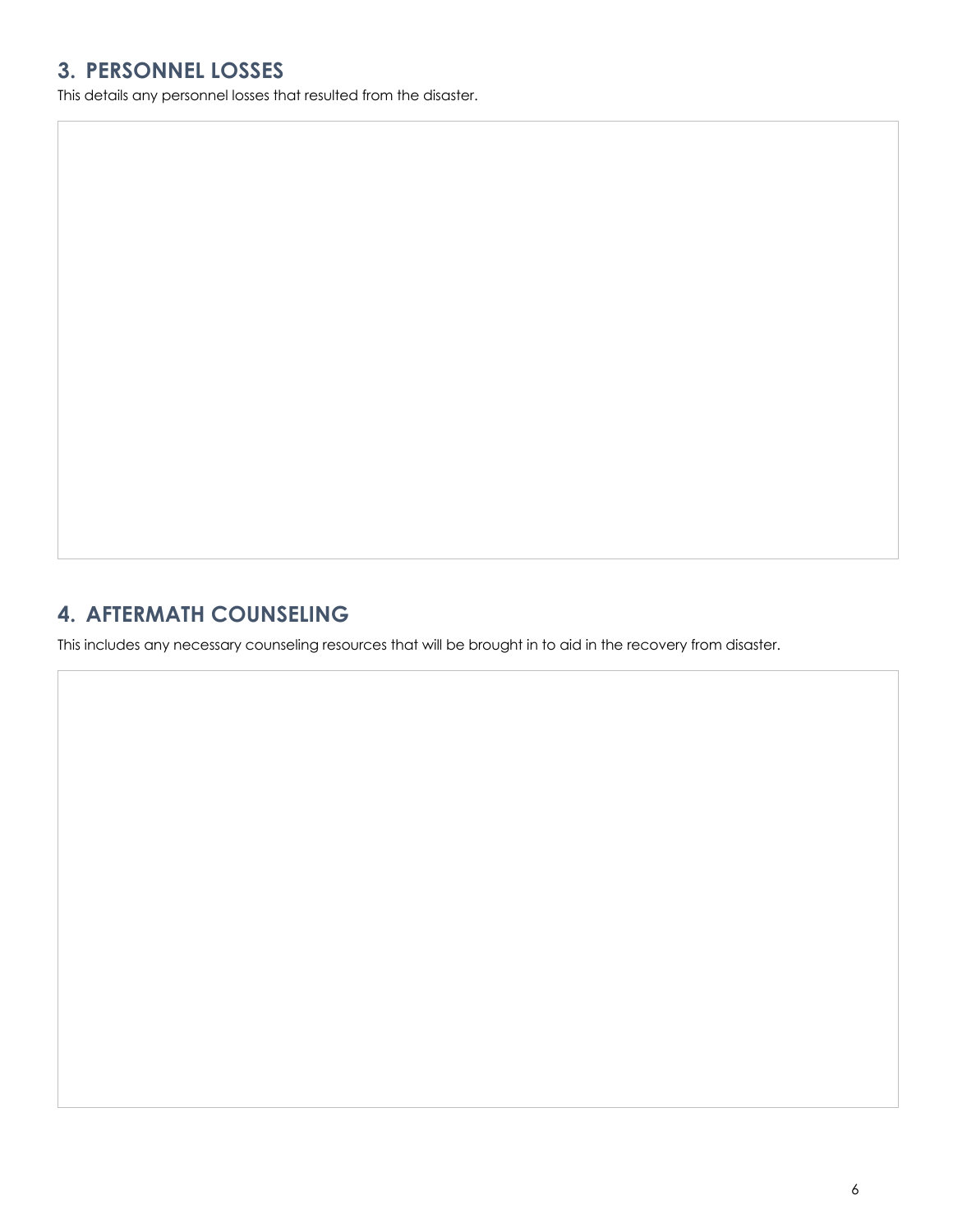## **5. TRAINING FOR NEW/TEMPORARY WORKERS**

This outlines any additional resources that will be leveraged in the event of disruption that causes personnel loss at any department or area of the business.

## **6. OFFICE SPACE INFORMATION**

This details how a firm's recovery team should assess any damage from a disaster in an organized, efficient way. This includes forms and procedures involved in damage assessment and recovery responses.